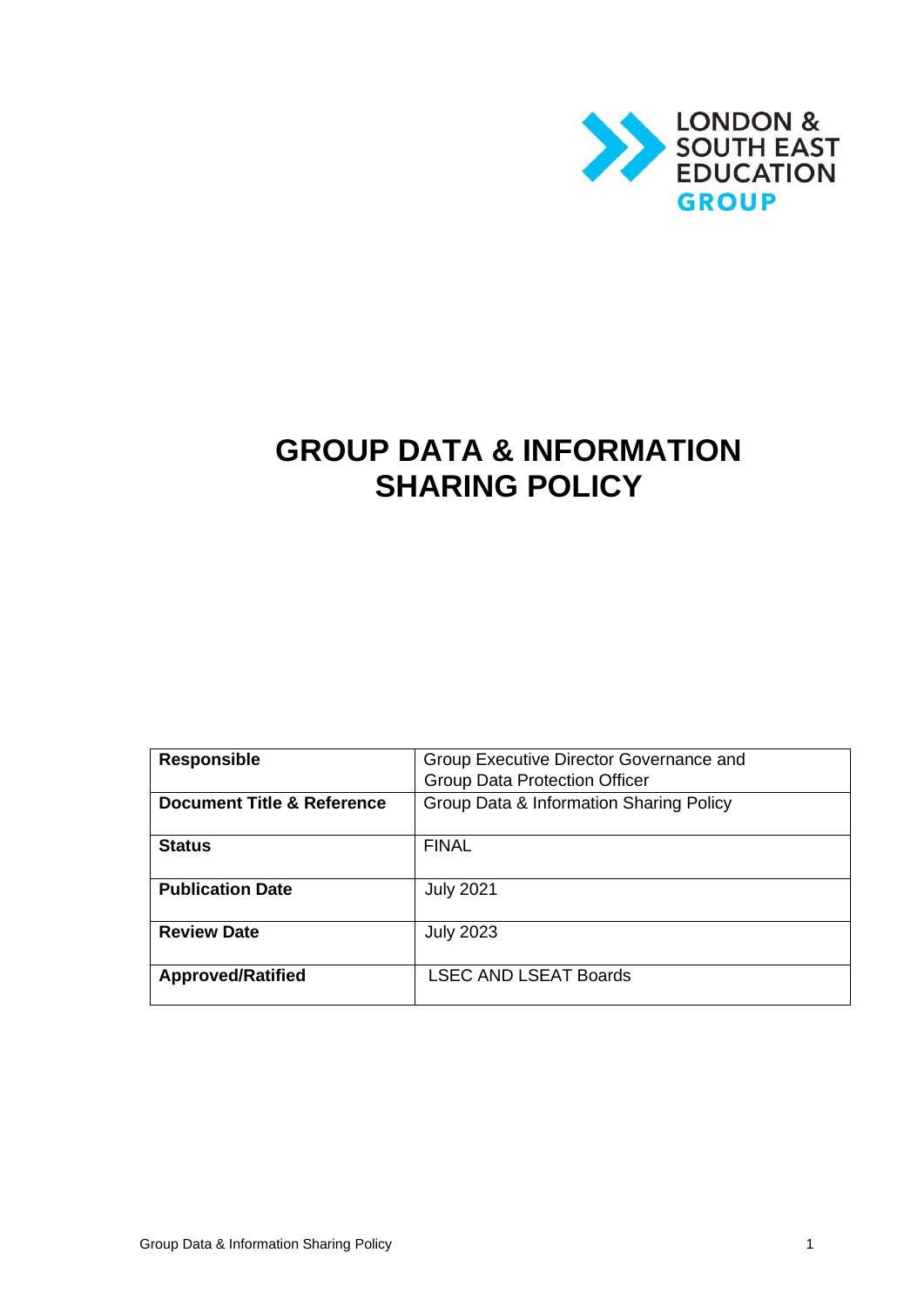# **CONTENTS**

| 2. |  |
|----|--|
|    |  |
| 4. |  |
| 5. |  |
| 6. |  |
| 7. |  |
| 8. |  |
| 9. |  |
|    |  |
|    |  |
|    |  |
|    |  |
|    |  |
|    |  |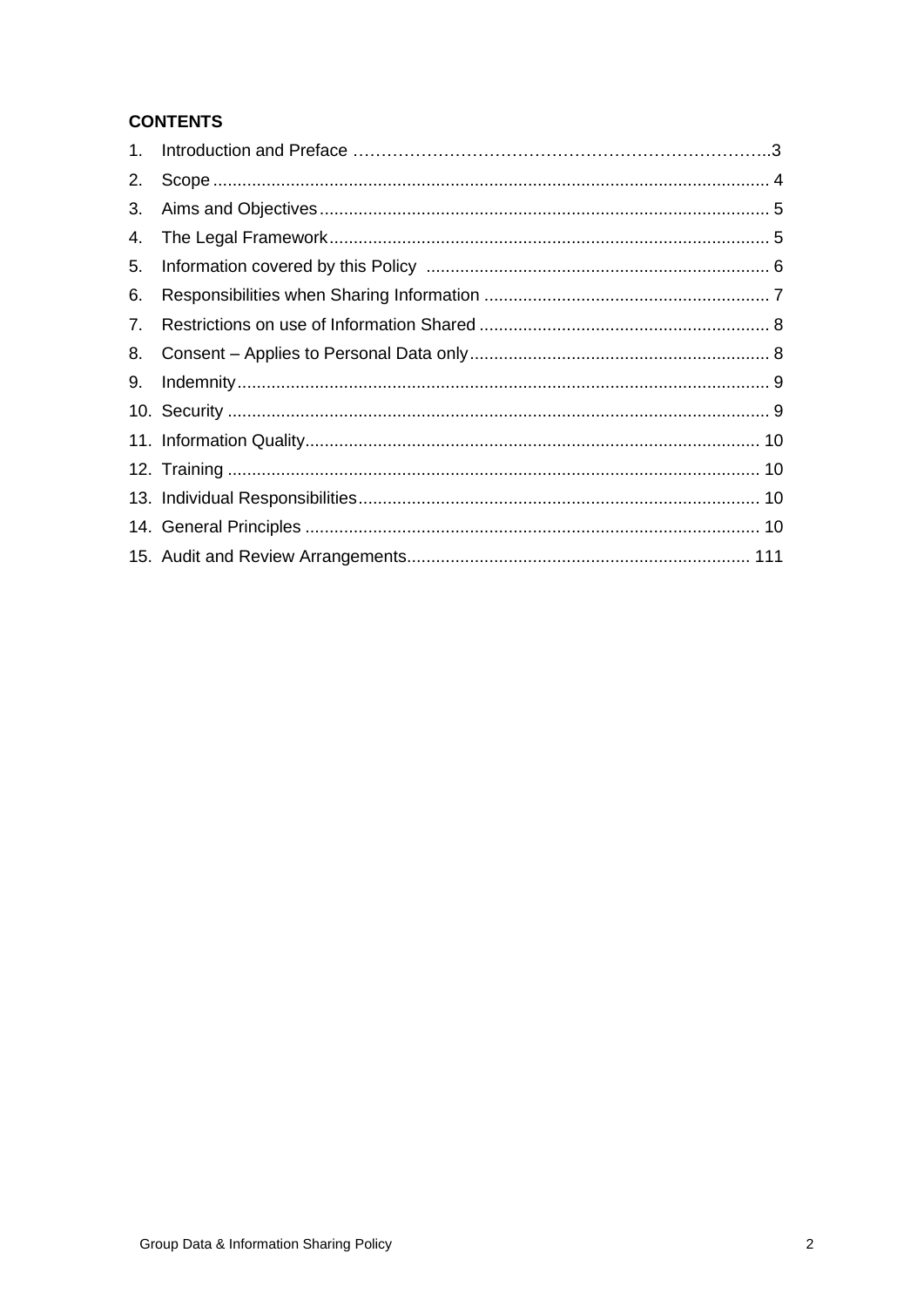# **Group Information Sharing Policy**

This Policy applies to **London South East Colleges (LSEC**) a trading name of Bromley College of Further and Higher Education, a Further Education College incorporated under the Further and Higher Education Act 1992, of Rookery Lane, Bromley, Kent BR2 8HE (the **'College'**); and **London South East Academies Trust** a Multi Academy Trust**,** limited company and exempt charity (Company Registration Number: 09028122) **whose** registered office is Rookery Lane, Bromley Kent BR2 8HE ("LSEAT") (the '**Trust**').

For the purpose of this policy, both parties will be known as Group Organisations of London & South East Education Group (the '**Group Organisations'**).

Information and data that forms part of this sharing policy will be covered by a **Group Organisation Data Processing Agreement,** which will underpin this policy and provide the legal basis for the processing of data and information that is shared between the two organisations.

## <span id="page-2-0"></span>**1. Introduction and Preface**

This Data and Information Sharing Policy has been developed by the College and the Trust to facilitate the secure sharing of all personal, sensitive and non-personal information between London & South East Education Group Organisations.

For the purpose of this Policy, the terms data and information are synonymous.

This Policy sets out the general principles, standards and governance agreed between the identified Group Organisation to provide a secure framework for the sharing of information within which they can all operate.

By endorsing and approving this policy, the Group Organisations undertake to implement and adhere to the principles, standards and governance set out in this Policy reassuring the each organisation that data and information will be processed used and managed only in agreed and appropriate ways as determined by the consent of the data subject and in accordance with each Group Organisations' Privacy Statements and conditional upon the information that is already shared for regulatory purposes with the Department for Education, ESFA, Local Authorities, Social Service and police authorities, as required.

This Policy will be underpinned by seven key principles which lie at the heart of the general data protection regime set out in Article 5 of the UK General Data Protection Regulation (UK GDPR) which requires that personal data shall be:

- (a) processed lawfully, fairly and in a transparent manner in relation to individuals ('lawfulness, fairness and transparency');
- (b) collected for specified, explicit and legitimate purposes and not further processed in a manner that is incompatible with those purposes; further processing for archiving purposes in the public interest, scientific or historical research purposes or statistical purposes shall not be considered to be incompatible with the initial purposes ('purpose limitation');
- (c) adequate, relevant and limited to what is necessary in relation to the purposes for which they are processed ('data minimisation');
- (d) accurate and, where necessary, kept up to date; every reasonable step must be taken to ensure that personal data that are inaccurate, having regard to the purposes for which they are processed, are erased or rectified without delay ('accuracy');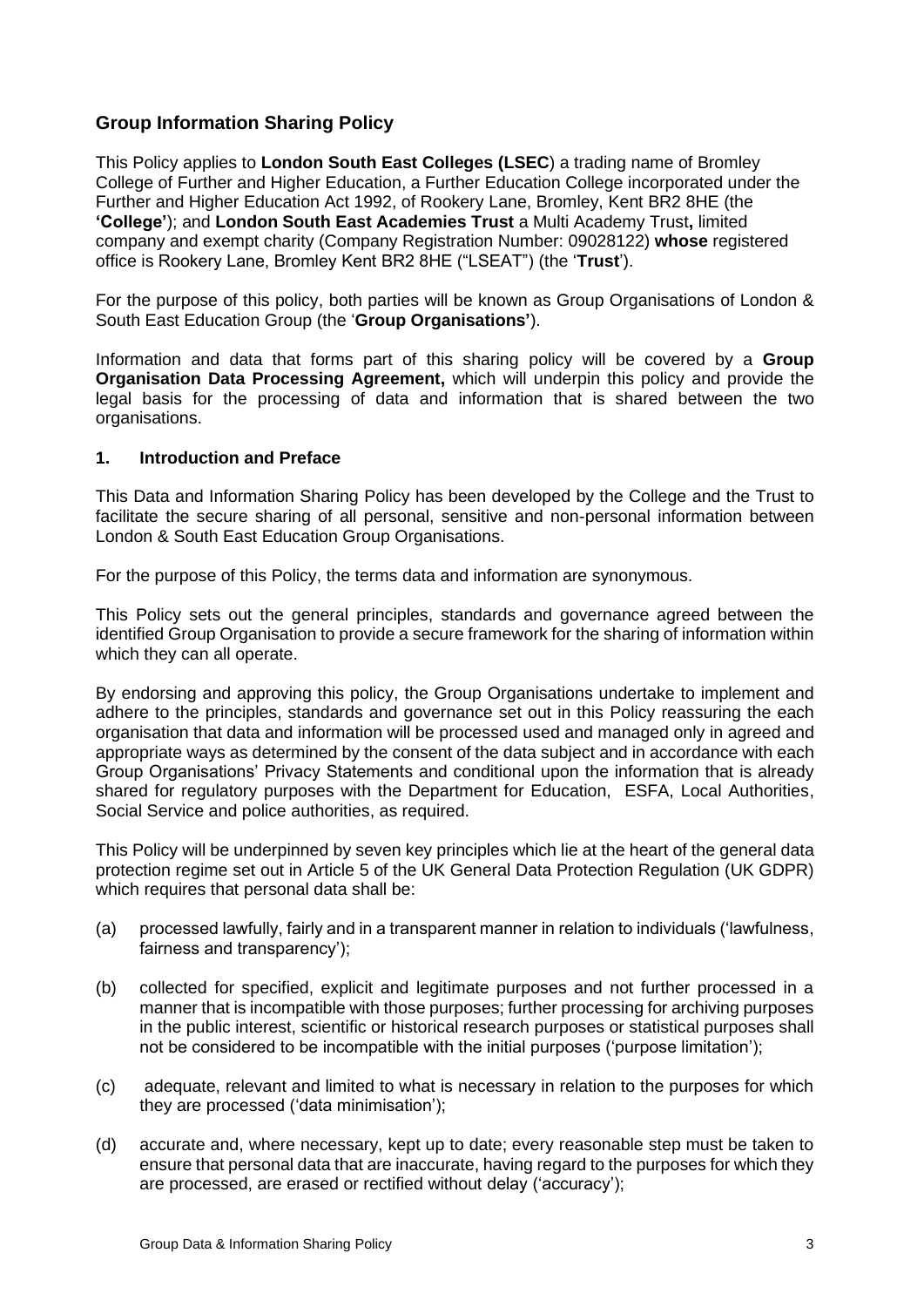- (e) kept in a form which permits identification of data subjects for no longer than is necessary for the purposes for which the personal data are processed; personal data may be stored for longer periods insofar as the personal data will be processed solely for archiving purposes in the public interest, scientific or historical research purposes or statistical purposes subject to implementation of the appropriate technical and organisational measures required by the GDPR in order to safeguard the rights and freedoms of individuals ('storage limitation');
- (f) processed in a manner that ensures appropriate security of the personal data, including protection against unauthorised or unlawful processing and against accidental loss, destruction or damage, using appropriate technical or organisational measures ('integrity and confidentiality').between the parties and ensures that this is designed to meet the specific requirements for the sharing of specific information for specific purposes using specific systems.
- 1.1 The parties to this Policy provide educational services to the public and have a legal responsibility to ensure that their use of personal data is lawful, properly controlled and that an individual's rights are respected. This balance between the need to share personal data to provide quality service and protection of confidentiality is often a difficult one to achieve.
- 1.2 The legal situation regarding the protection and use of personal data can be unclear. This situation may lead to information not being readily available to those who have a genuine need to know in order for them to do their job properly.
- 1.3 There are fewer constraints on the sharing of non-personal data that is data which either does not identify a living individual or when combined with other information that is in or may come into the organisation's possession will not identify a living individual.
- 1.4 The parties to this Policy should ensure that all of their staff who are affected by it are:
	- aware of its contents; and
	- the obligations it and any information processing agreement (IPA) between the parties.
- 1.5 Each party/department should also ensure that revisions to the protocol and information sharing arrangements raised in it are endorsed and agreed in good time, which should be before any sharing takes place.

## <span id="page-3-0"></span>**2. Scope**

- 2.1 The overarching protocols of this Policy set out the principles for information sharing between the College and the Trust as Group Organisations.
- 2.2 This Policy will be further extended to include other public sector, working for or with the Group Organisations, to deliver services, for example social services, police.
- 2.3 This Policy sets out the rules that all people working for or with the Group Organisations must follow when using and sharing information.
- 2.4 This Policy applies to all information shared by Group Organisations. Sharing is **not** restricted solely to information classified as Personal Data by the Data Protection Act 2018 but may including the following:
	- a) All information processed by the Group Organisations including electronically (e.g. computer systems, CCTV, Audio etc.), or in manual records.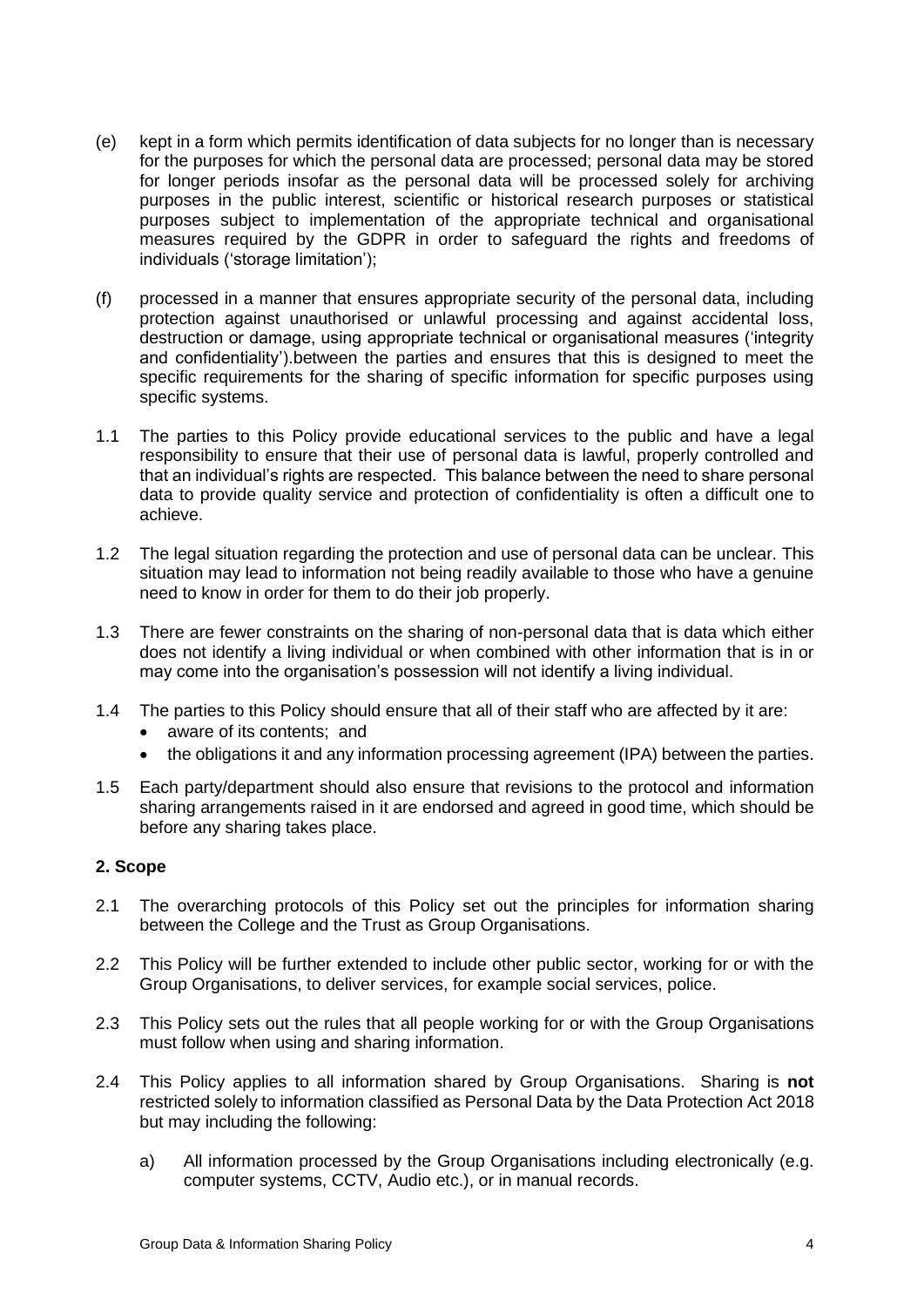- b) Anonymised, including aggregated data. The considerations, though less stringent, must take into account factors such as commercial or business, sensitive data, and the effect of many data sets being applied.
- 2.5 The specific purpose for use and sharing information will be defined in any other Information Policy that the College and or Trust enters into that will be specific to the Group Organisation sharing information.

## <span id="page-4-0"></span>**3. Aims and Objectives**

- 3.1 The aim of this protocol is to provide a framework for the Group Organisations and to establish and regulate working practices between Group Organisations. The protocol also provides guidance to ensure the secure transfer of information, and that information shared is for justifiable legal purposes (see 6.3 and 11.5).
- 3.2 These aims include:
	- a) To guide Group Organisation on how to share personal information lawfully and to identify the legal basis for information sharing.
	- b) To explain the security and confidentiality laws and principles of information sharing.
	- c) To increase awareness and understanding of the key issues.
	- d) To emphasise the need to develop and use this Information Sharing Policy.
	- e) To support a process that will monitor and review all information flows.
	- f) To encourage flows of information.
	- g) To protect the Group Organisation from accusations of wrongful use of personal data.
- 3.3 By endorsing this policy, the Group Organisations are making a commitment to:
	- a) Apply the Information Commissioner's Code of Practice's 'Fair Processing' and 'Best Practices' Standards.
	- b) Adhere to or demonstrate a commitment to achieving the appropriate compliance with the Data Protection Act 2018.
	- c) Endorse a Data Processing Agreement that specifies data processing procedures assigned to each other.
- 3.4 The Group Organisations are expected to promote staff awareness of the major requirements of Information Sharing and Processing. This will be supported by the production of appropriate guidelines and communications via intranets, training and induction, and access to the relevant encryption applications and software when sharing information between organisations.
- 3.5. The Group DPO convenes a Termly Steering Group of data controllers and processors with responsibilities across the Group Organisations, to facilitate and discuss best practice, identify common themes for training, development and process review.

# <span id="page-4-1"></span>**4. The Legal Framework**

- 4.1 The principal legislation concerning the protection and use of personal information is listed below and further explained in:
	- Access to Health Records Act 1990
	- Criminal Procedures and Investigations Act 1996
	- Human Rights Act 1998 (article 8)
	- Data Protection Act 2018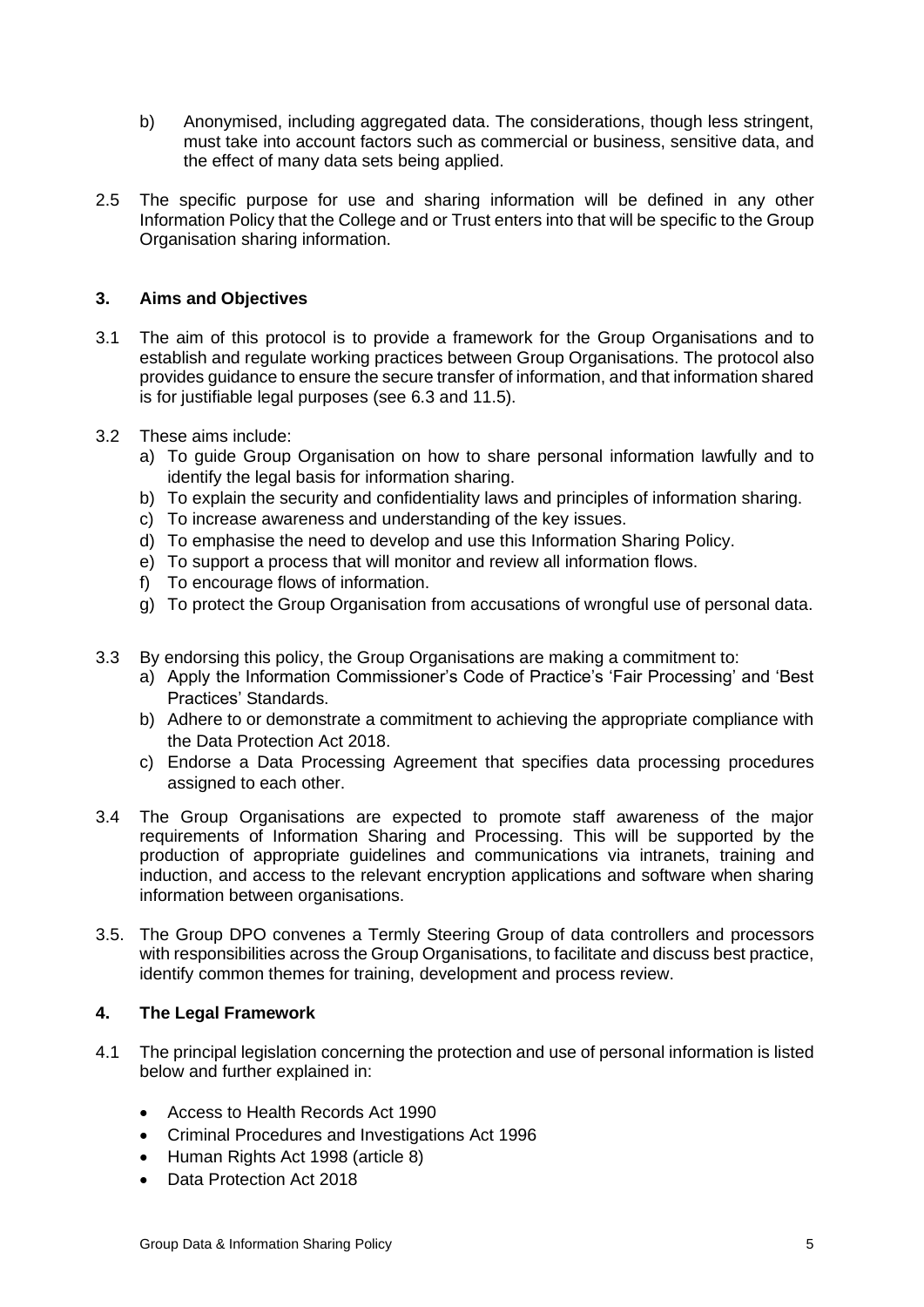- UK General Data Protection Regulation (Regulation (EU) 2016/679 (United Kingdom General Data Protection Regulation (UK GDPR)
- Crime and Disorder Act 1998
- The Freedom of Information Act 2000
- Regulation of Investigatory Powers Act 2000
- Children Act 2004 and the Information Sharing Index
- Civil Contingencies Act 2004
- Computer Misuse Act
- The Common Law Duty of Confidence
- Equality Act 2010
- Care Act 2014
- 4.2 This is not an exhaustive list and other legislation may be relevant when sharing or processing specific information.
- 4.3 As part of this Information Sharing Policy, Group Organisations should identify how they will meet its legal obligations and the legal basis (legislation and appropriate section(s)) under which information may be shared and or processed.

## <span id="page-5-0"></span>**5. Information Covered by this Policy**

5.1 All Information, including personal data and sensitive personal data as defined in the Data Protection Act 2018 (DPA) and under UK GDPR Regulations. In order to reduce the risks of DPA compliance and security breaches, anonymised data should be used where possible.

#### 5.2 **Personal Data**

The term 'personal data' refers to **any** data held as either manual or electronic records, or records held by means of audio and/or visual technology, about an individual who can be personally identified from that data. The term is further defined in the Data Protection Act 2018 (DPA) and UK General Data Protection Regulations (GDPR)

- Data relating to a living individual who can be identified from those data; or
- Any other information which is in the possession of or is likely to come into the possession of the data controller (person or organisation collecting that information).

The DPA also defines certain classes of personal information as 'sensitive data' where additional conditions must be met for that information to be used and disclosed lawfully.

An individual may consider certain information about them to be particularly private and may request other data items to be kept especially confidential e.g. any use of a pseudonym where their true identity needs to be withheld to protect them.

#### **5.3 Anonymised Data**

Organisation should ensure anonymised data, especially when combined with other information from different agencies, **does not** identify an individual, either directly or by summation.

Anonymised data about an individual can be shared without consent (subject to certain restrictions regarding health/social care records), in a form where the identity of the individual cannot be recognised i.e. when: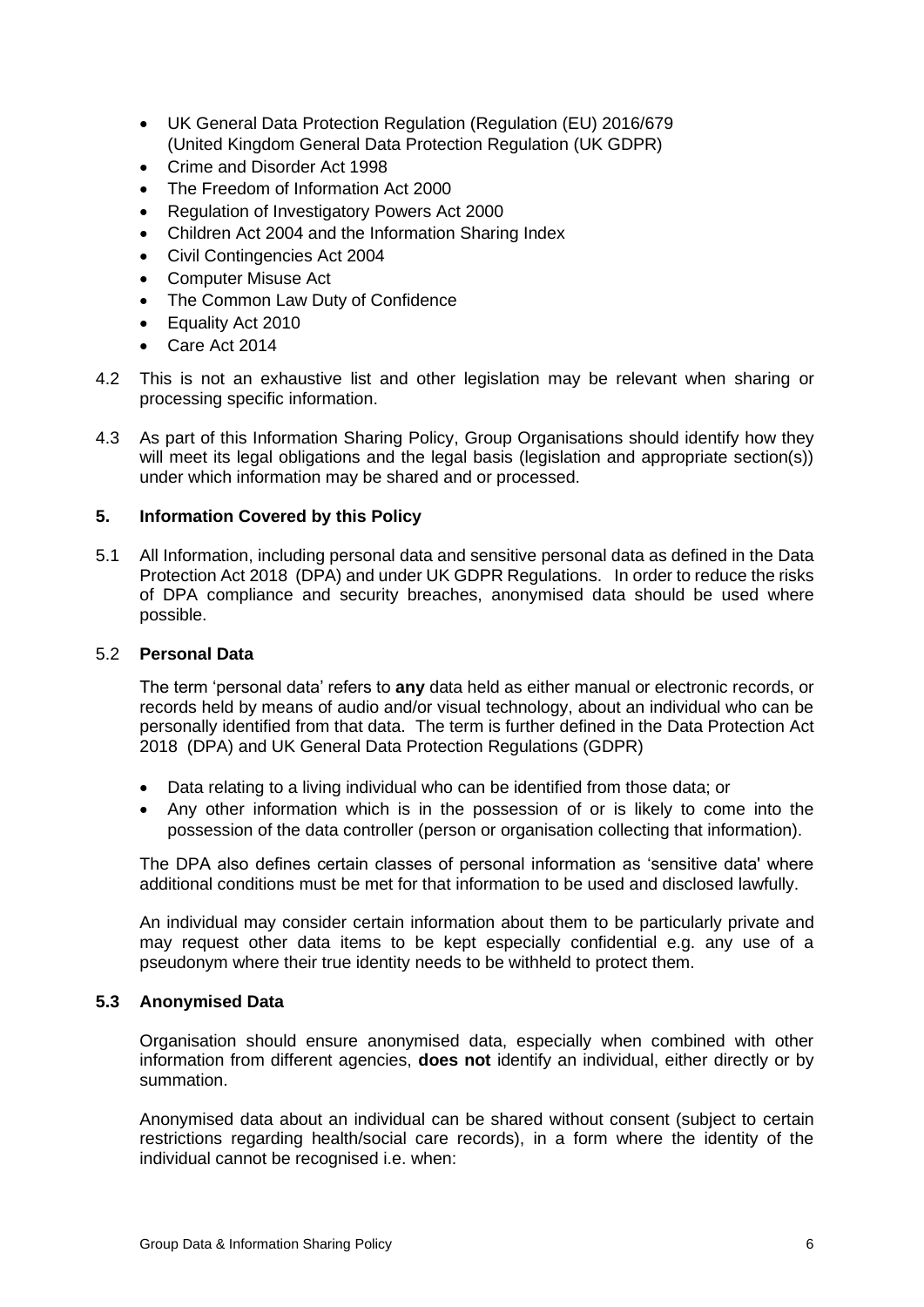- Reference to any data item that could lead to an individual being identified has been removed.
- The data cannot be combined with any data sources held by a Partner to produce personal identifiable data.

### <span id="page-6-0"></span>**6. Responsibilities when Sharing Information**

#### **6.1 General**

Each Group Organisation is responsible for ensuring that their organisational and security measures protect the lawful use of information shared under this policy.

Group Organisations will ensure a reasonable level of security for supplied information, personal or non-personal, and process the information accordingly.

Group Organisations accept responsibility for independently or jointly auditing compliance with the Information Sharing Policy in which they are involved within reasonable timescales.

Every organisation should consider making it a condition of employment that employees will abide by their rules and policies in relation to the protection and use of confidential information. This condition should be written into employment contracts and any failure by an individual to follow the policy should be dealt with in accordance with that organisation's disciplinary procedures.

Every organisation should ensure that their contracts with external service providers include a condition that they abide by their rules and policies in relation to the protection and use of confidential information.

The Group Organisations originally supplying the information should be notified of any breach of confidentiality or incident involving a risk or breach of the security of information.

Group Organisations should have a written policy for retention and disposal of information.

Group Organisations must be aware that a data subject may withdraw consent to processing (i.e. Section 10 DPA 2018) of their personal information. In this case, processing can only continue where an applicable Data Protection Act Schedule 2, and if relevant Schedule 3, purpose applies.

Where the Group Organisation rely on consent as the condition for processing personal data then withdrawal means that the condition for processing will no longer apply. Withdrawal of consent should be communicated to Group Organisation and processing cease as soon as possible.

#### **6.2 Personal Data**

Personal data should only be shared for a specific lawful purpose or where appropriate consent has been obtained.

Staff should only be given access to personal data where there is a legal right, in order for them to perform their duties in connection with the services they are there to deliver.

This Policy does not give licence for unrestricted access to information another Group Organisation may hold. It sets out the parameters for the safe and secure sharing of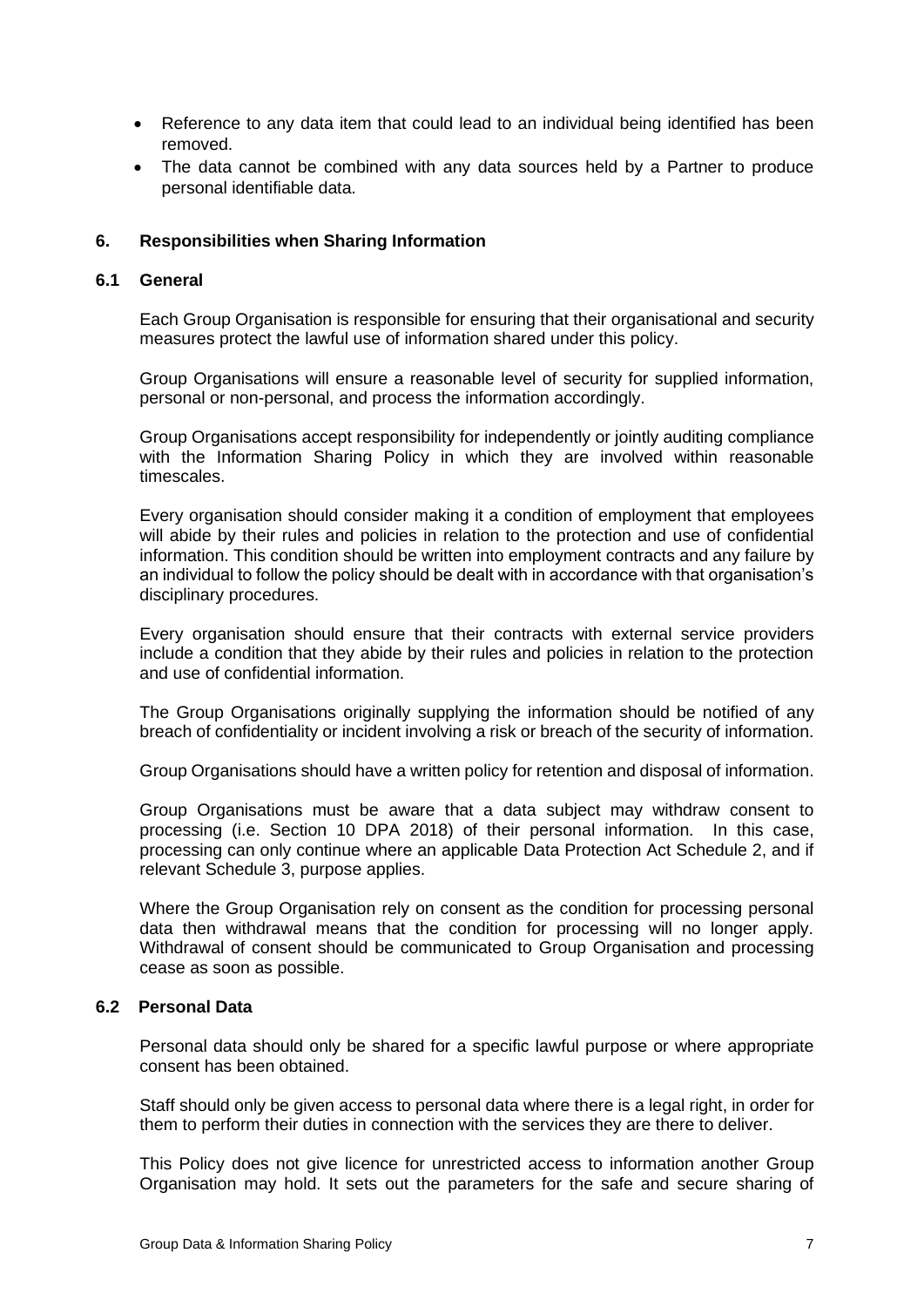information for a justifiable **need to know** purpose.

Both parties to this Policy are responsible for ensuring every member of its staff is aware and complies with the obligation to protect confidentiality and a duty to disclose information only to those who have a right to see it.

Each party to the organisation should ensure that any of its staff accessing information under this Information Sharing Policy are trained and fully aware of their responsibilities to maintain the security and confidentiality of personal information.

Each organisation should ensure that any of its staff accessing information under an Information Sharing Policy to follow the procedures and standards that have been agreed and incorporated within this Information Sharing Policy.

Each Group Organisation will share information in compliance with the principles set out at Section 1 and in compliance with associated and relevant legislation set out in Section 4 and any other obligations detailed in the Policy.

Personal data shall not be transferred to a country or territory outside the EEA without an adequate level of protection for the rights and freedoms of the data subject in relation to the processing of personal data.

#### 6.3 Non-Personal Data

Both organisations should not assume the non-personal information is not sensitive and can be freely shared. This may not be the case and the partner from whom the information originated from should be contacted before any further sharing takes place.

## <span id="page-7-0"></span>**7. Restrictions on use of Information Shared**

- 7.1 All shared information, personal or otherwise, must only be used for the purpose(s) specified at the time of disclosure(s) as defined in the relevant Information Sharing Policy unless obliged under statute or regulation, or under the instructions of a court or as agreed elsewhere. Therefore any further uses made of this data will not be lawful or covered by this Policy.
- 7.2 Restrictions may also apply to any further use of non-personal information, such as commercial sensitivity or prejudice to others caused by the information's release, and this should be considered when considering secondary use for non-personal information. If in doubt the information's original owner should be consulted.
- 7.3 Additional Statutory restrictions apply to the disclosure of certain information for example Criminal Records, HIV and AIDS, Assisted Conception and Abortion, Child Protection etc. Information about these will be included in any separate information sharing arrangements with third party organisations usually, Local Authorities, Social Services, Police and PHE.

## <span id="page-7-1"></span>**8. Consent – Applies to Personal Data only**

- 8.1 Consent is not the only means by which personal data can be disclosed. Under the Data Protection Act 2018 and UK General Data Protection Regulation in order to disclose personal data at least one condition in schedule two must be met. In order to disclose sensitive personal data at least one condition in both schedules two and three must be met.
- 8.2 Where a one of the parties has a statutory obligation to disclose personal data then the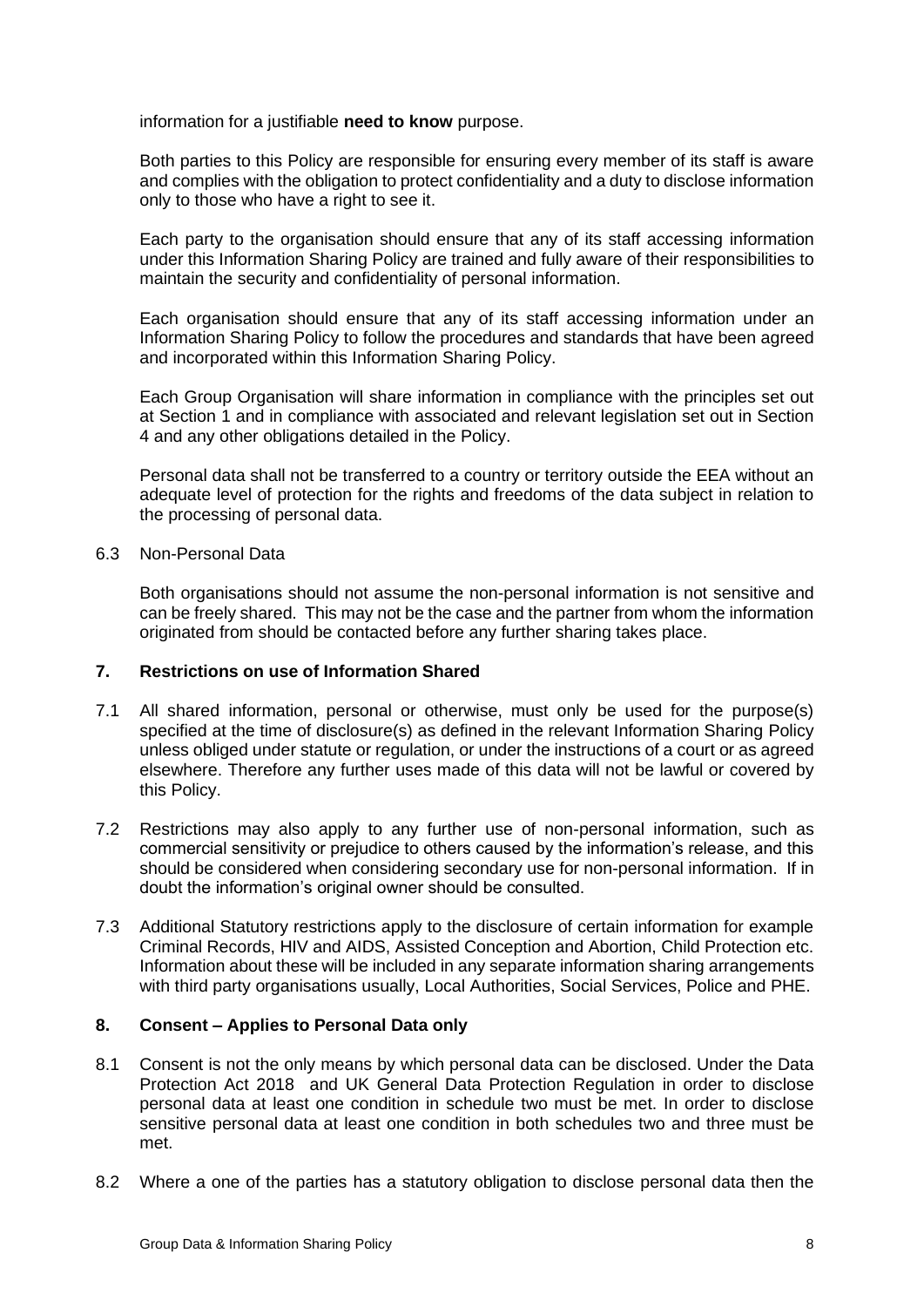consent of the data subject is not required; but the data subject should be informed that such an obligation exists.

- 8.3 If one of the organisations decides not to disclose some or all of the personal data, the requesting authority must be informed.
- 8.4 Consent has to be signified by some communication between the organisation and the Data Subject. If the Data Subject does not respond this cannot be assumed as implied consent. When using sensitive data, explicit consent must be obtained subject to any existing exemptions. In such cases the data subject's consent must be clear and cover items such as the specific details of processing, the data to be processed and the purpose for processing.
- 8.5 If consent is used as a form of justification for disclosure, the data subject must have the right to withdraw consent at any time.
- 8.6 Specific procedures will apply where the data subject is either not considered able to give informed consent itself because of either the data subject's age or where the data subject has a condition which means the data subject does not have the capacity to give informed consent. In these circumstances the relevant policy of the group should be referred to.

#### <span id="page-8-0"></span>**9. Indemnity**

9.1 Each Group Organisation will keep each of the other partners fully indemnified against any and all costs, expenses and claims arising out of any breach of this Policy and in particular, but without limitation, the unauthorised or unlawful access, loss, theft, use, destruction or disclosure by the offending partner or its sub-contractors, employees, agents or any other person within the control of the offending partner of any personal data obtained in connection with this Policy.

#### <span id="page-8-1"></span>**10. Security**

- 10.1 It is assumed that each organisation will comply with the Group GDPR Statement of Intent and agree on security procedures. This should take account of the security classification of the information.
- 10.2 The Group Organisations agrees to adhere to the agreed standards of security. If there is a security breach in which information received from another party under this Information Sharing Policy is compromised, the originator will be notified at the earliest opportunity via the post holder identified at 3.2 of the ISA, who must forward details to the Information Security Section.
- 10.3 Where the Group Organisation has regular, specific security requirements, for example a corporate policy, either these or, if available, a hypertext link to the protocol should be included. This should help to avoid reviewing standards agreed previously when each new ISA is set up.
- 10.4 Security requirements will not be included in individual Information Sharing Policy except where they are unique to that Policy. This will ensure requirements are kept current, as notified, and avoid errors arising from having more than one copy of any third part organisations' standard requirements.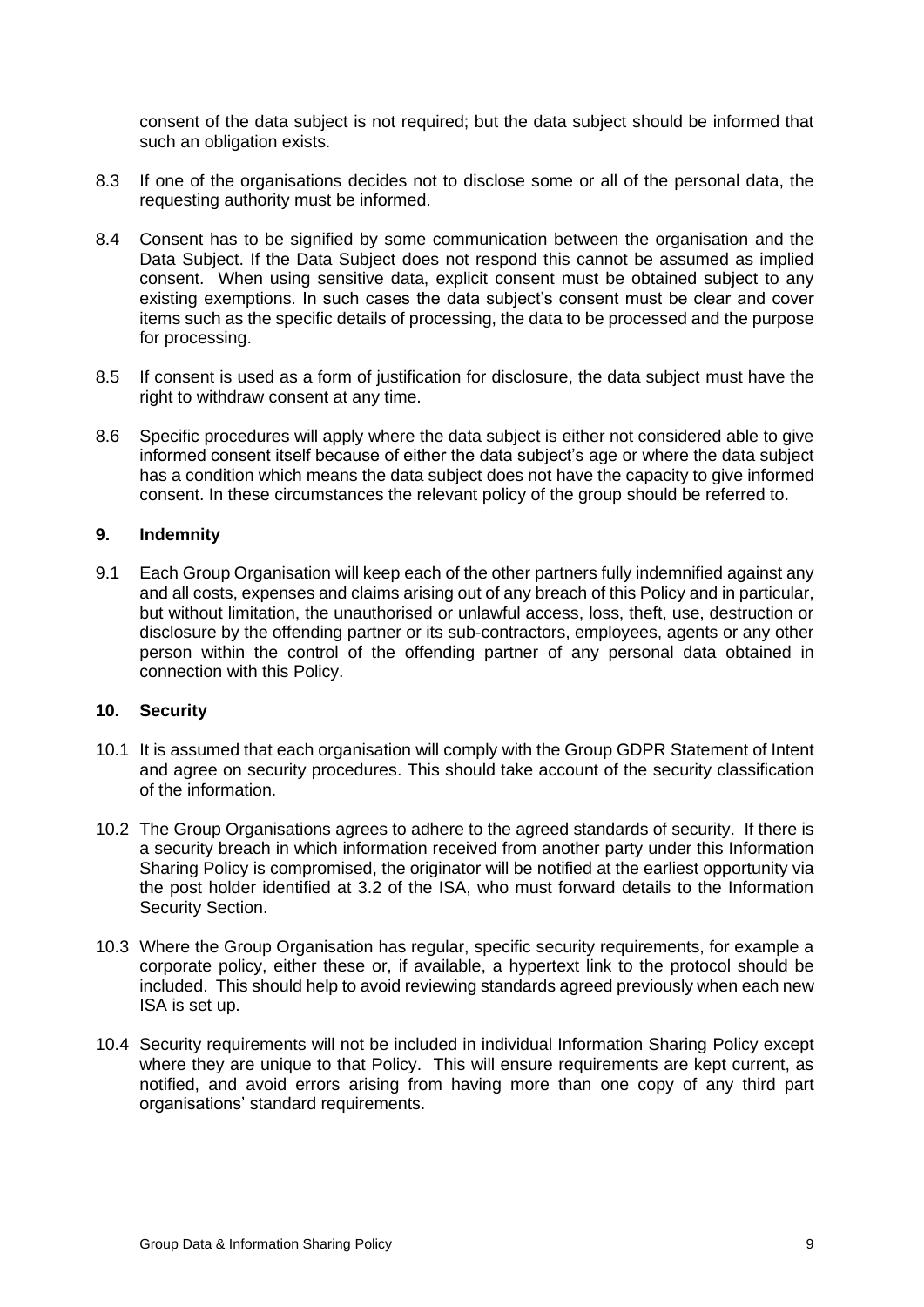## <span id="page-9-0"></span>**11. Information Quality**

- 11.1 Information quality needs to be of a standard fit for the purpose information is to be used for, including being complete, accurate and as up to date as required for the purposes for which it is being shared. Without this any decision made on the information may be flawed and inappropriate actions may result. Group Organisation are expected to ensure that the Personal Data and Sensitive Personal Data that it holds is processed in accordance with DPA principles: this includes ensuring that the Data is accurate, complete and up-to-date and is not kept any longer than is necessary.
- 11.2 Where the Group Organisation share information under this Protocol it is expected that the Group Organisation will adopt ICO quality principles and Code of Practice and the supporting processes and procedures in place or be formally working towards this.
- 11.3 Group Organisations are expected to give undertakings that information meets a reasonable quality level for the proposed purposes for which it is being shared and be able to evidence this.

## <span id="page-9-1"></span>**12. Training**

- 12.1 All Group Organisation's employees processing information shared under this Policy are expected to be trained to a level that enables them to undertake their duties confidently, efficiently and lawfully. This is a legal obligation of each Group Organisation and responsibility for it cannot be assigned to another organisation, although delivery of training can be assigned.
- 12.2 To minimise the costs associated with training and to ensure that all staff participating in activities based on information shared under this Policy the College and Trust have access to online resources and guidance on training materials, accessed via the intranet and through College and Trust wide communications.

## <span id="page-9-2"></span>**13. Individual Responsibilities**

- 13.1 Every individual working for the Group Organisations listed in this Policy is personally responsible for the safekeeping of any information they obtain, handle, use and disclose.
- 13.2 Every individual should know how to obtain, use and share information they legitimately need to do their job.
- 13.3 Every individual has an obligation to request proof of identity or takes steps to validate the authorisation of another before disclosing any information requested under this Policy.
- 13.4 Every individual should uphold the general principles of confidentiality, follow the guidelines of UK GDPR and seek advice when necessary.
- 13.5 Every individual should be aware that any violation of privacy or breach of confidentiality is unlawful and a disciplinary matter that could lead to their dismissal. Criminal proceedings might also be brought against that individual.

## <span id="page-9-3"></span>**14. General Principles**

14.1 The principles outlined in this Policy are recommended good standards of practice or legal requirements that should be adhered to by the Group Organisations.